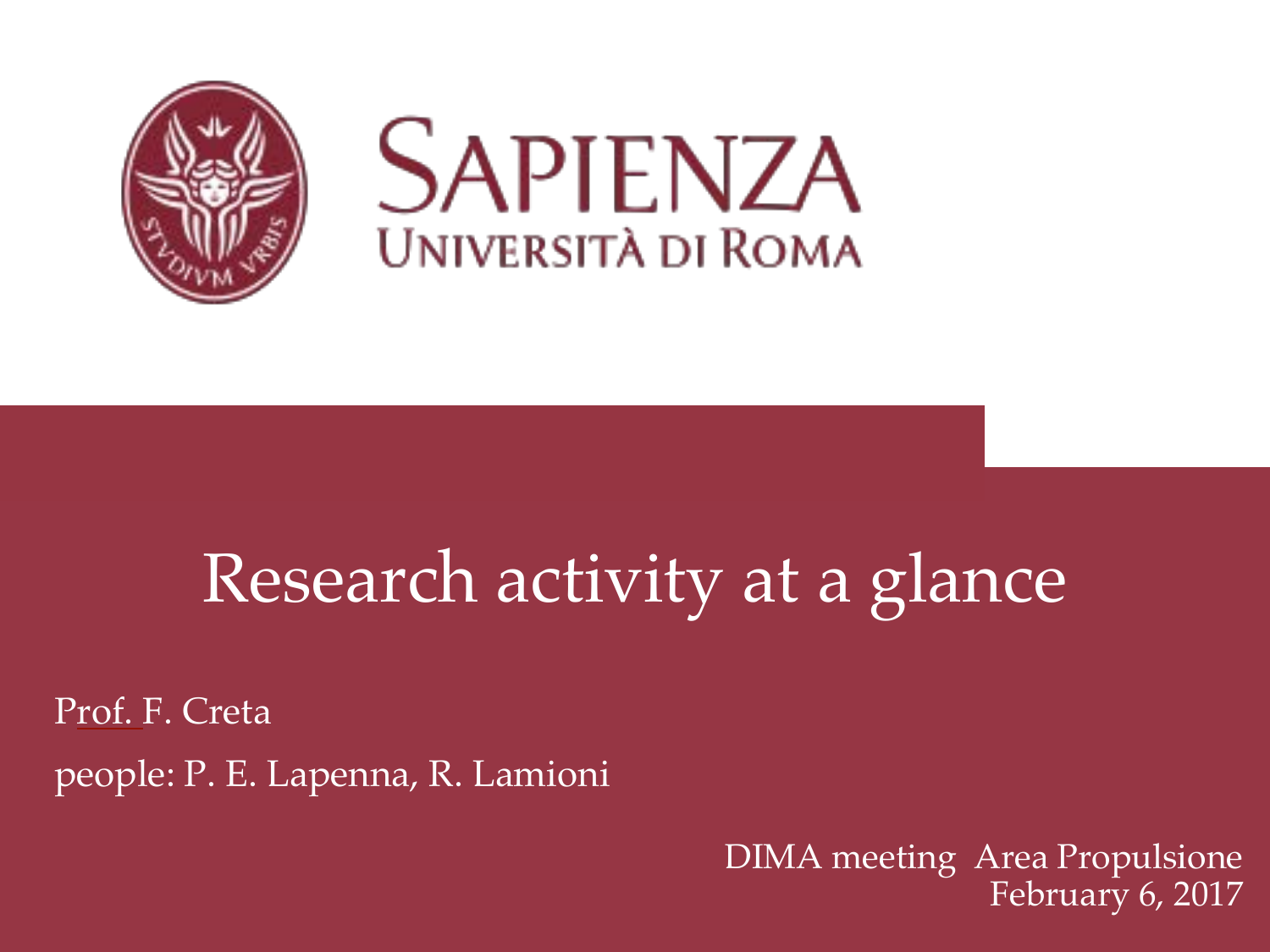

- **Numerical investigation of premixed combustion using a hybrid methodology** 
	- » M.Matalon (UIUC-USA), F. Creta
- **Numerical and Experimental characterization of intrinsic instabilities in turbulent premixed flames** 
	- » G. Troiani (ENEA), F. Creta, R. Lamioni, P.E. Lapenna
- **The structure of non-premixed flames at supercritical conditions**
	- » F. Creta, P.E. Lapenna, P.P. Ciottoli, M.Pfitzner, H. Muller (UBW-GER)
- **Direct and Large Eddy Simulation of Transcritical flows** 
	- » F. Creta, P.E. Lapenna, D. Cecere (ENEA)







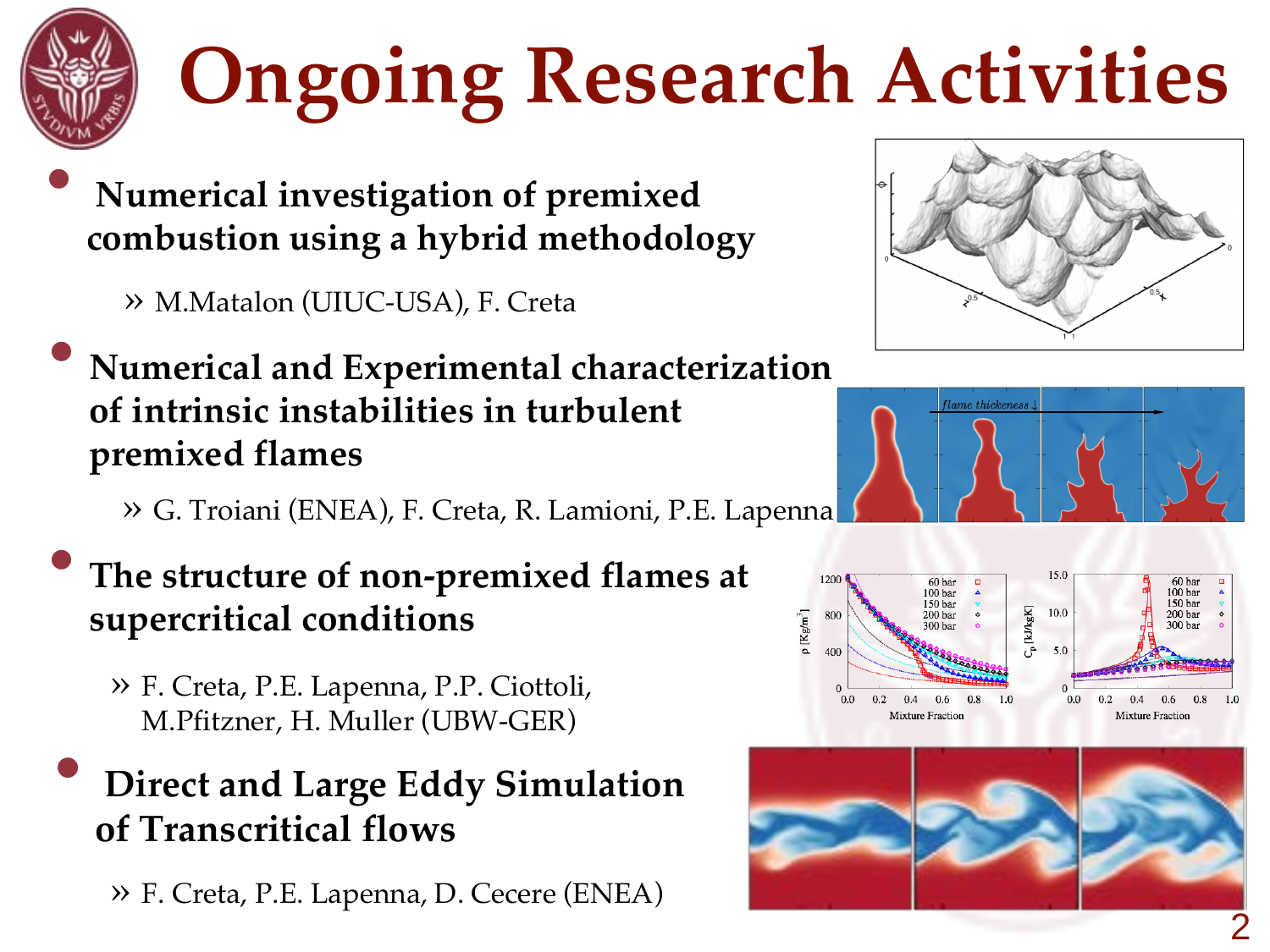### **Numerical investigation of premixed combustion using a hybrid methodology**

- In this project we implement the "hydrodynamic" model" of premixed flames as a hybrid numerical scheme using front tracking, level-set technique embedded in a variable density Navier-Stokes field.
	- » Laminar/Turbulent flame propagation
	- » Interaction of intrinsic instabilities and turbulence
	- » Scaling laws for ST







#### » **Related Journal Articles**

- [1] **F. Creta, N. Fogla** and **M. Matalon**, *Combust. Theory and Model.* (2011)
- [2] **F. Creta** and **M. Matalon**, *Proc. of Combustion Institute* (2011)
- [3] **F. Creta** and **M. Matalon**, *Jour. of Fluid Mechanics* (2011)
- [4] **F. Creta** and **M. Matalon**, *Proc. of Combustion Institute* (2011)
- [5] **M. Matalon** and **F. Creta**, *Comptes Rendus Mecanique* (2012)
- [6] **N. Fogla, F. Creta** and **M. Matalon** *Proc. of Combustion Institute* (2013)
- [7] **N. Fogla, F. Creta** and **M. Matalon** *Combust. and Flame* (2015)
- [8] **N. Fogla, F. Creta** and **M. Matalon** *Combust. and Flame* (2017)

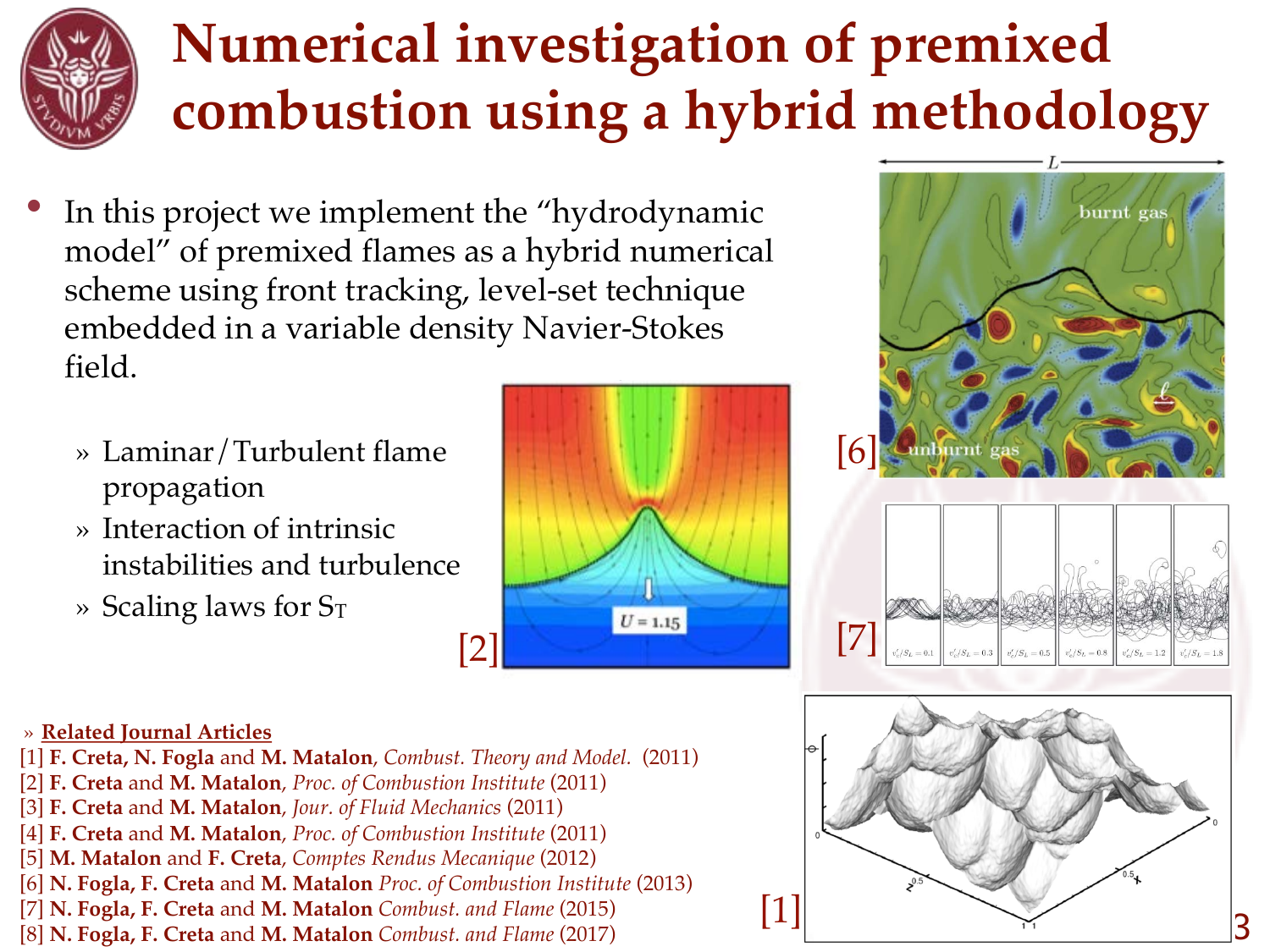### **Numerical/Experimental study of intrinsic instabilities in turbulent premixed flames**

- In this project we investigate, both numerically (DNS) and experimentally (PIV), the interplay between the intrinsic Darrieus-Landau (DL) of a premixed flame and weak turbulence
- » Definition of an unambiguous marker of presence/absence of DL-induced effects
- » Quantification of the DL effects on the flame propagation
- » Assessment of mitigation/suppression of instabilities due to increasing turbulence





» **Related Journal Articles**

[1] **G. Troiani, F. Creta** and **M. Matalon**, *Proc. of Combustion Institute*  (2015)

[2] **F. Creta, R.Lamioni, P.E. Lapenna, G.Troiani** *Physical Review E* (2016)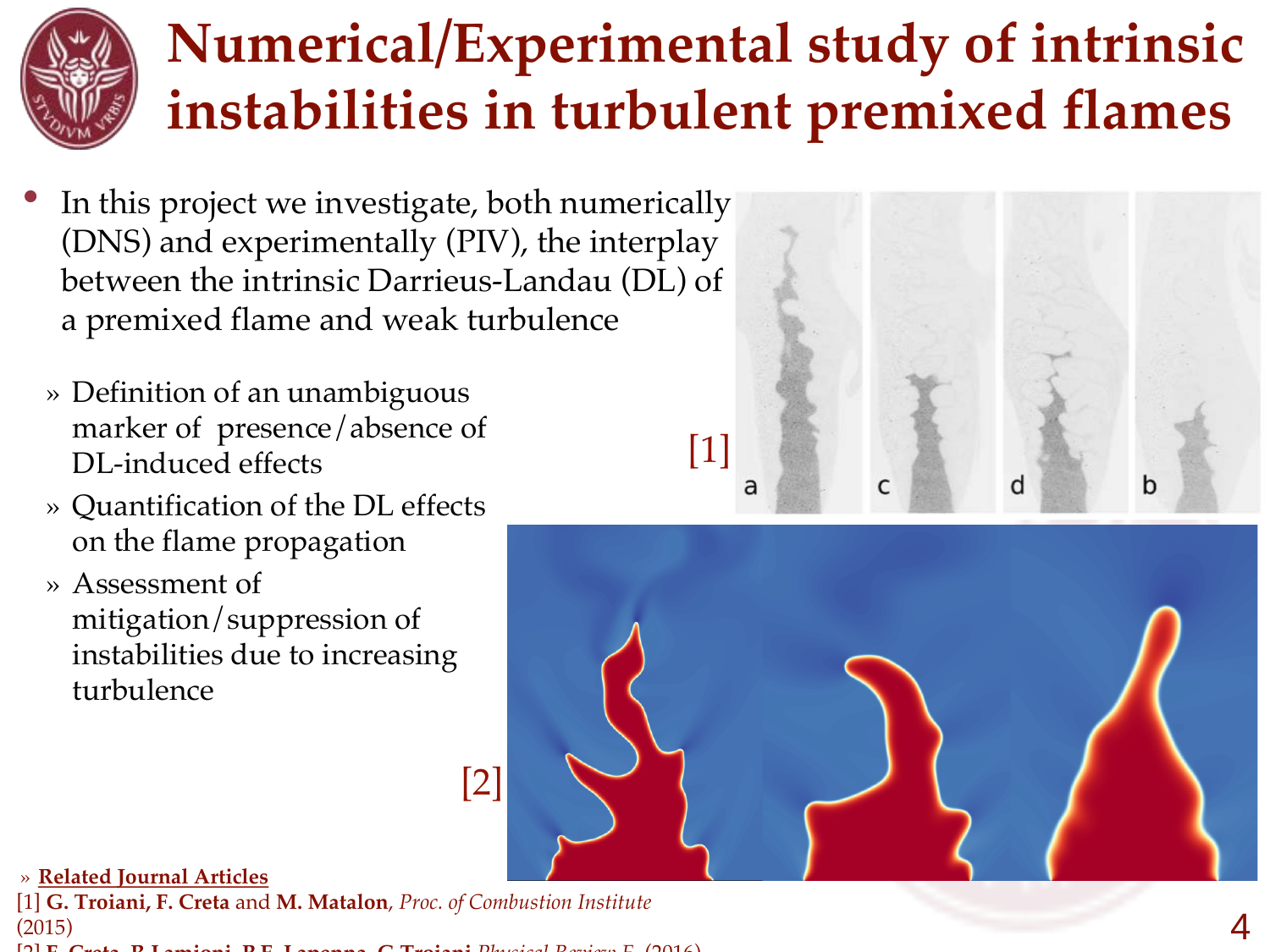

#### **The structure of non-premixed flames at supercritical conditions**

- In this project we develop an efficient multispecies thermodynamic library to account for real gas effects in the context of non-premixed combustion.
- This is used in conjunction with non premixed combustion laminar solvers in the context of flamelet tabulation for high pressure cryogenic LES turbulent combustion solvers. 12.0 1200  $\Box$
- » RGM library based on comprehensive three parameters real fluid EoS
- » Supercritical pressure influence on unsteady flamelet ignition transient
- » Effects of fuel composition on LNG/LOx laminar flame structure



5

» **Related Journal Articles**

[1] **P.E. Lapenna, P.P. Ciottoli** and **F. Creta,** *Combust. Science and Teeh.* (2017-Under review)

[2] **P.E. Lapenna, P.P. Ciottoli** and **F. Creta,** AIAA-paper 2016-0690, *Jour. of Prop. Power* (2017-In preparation)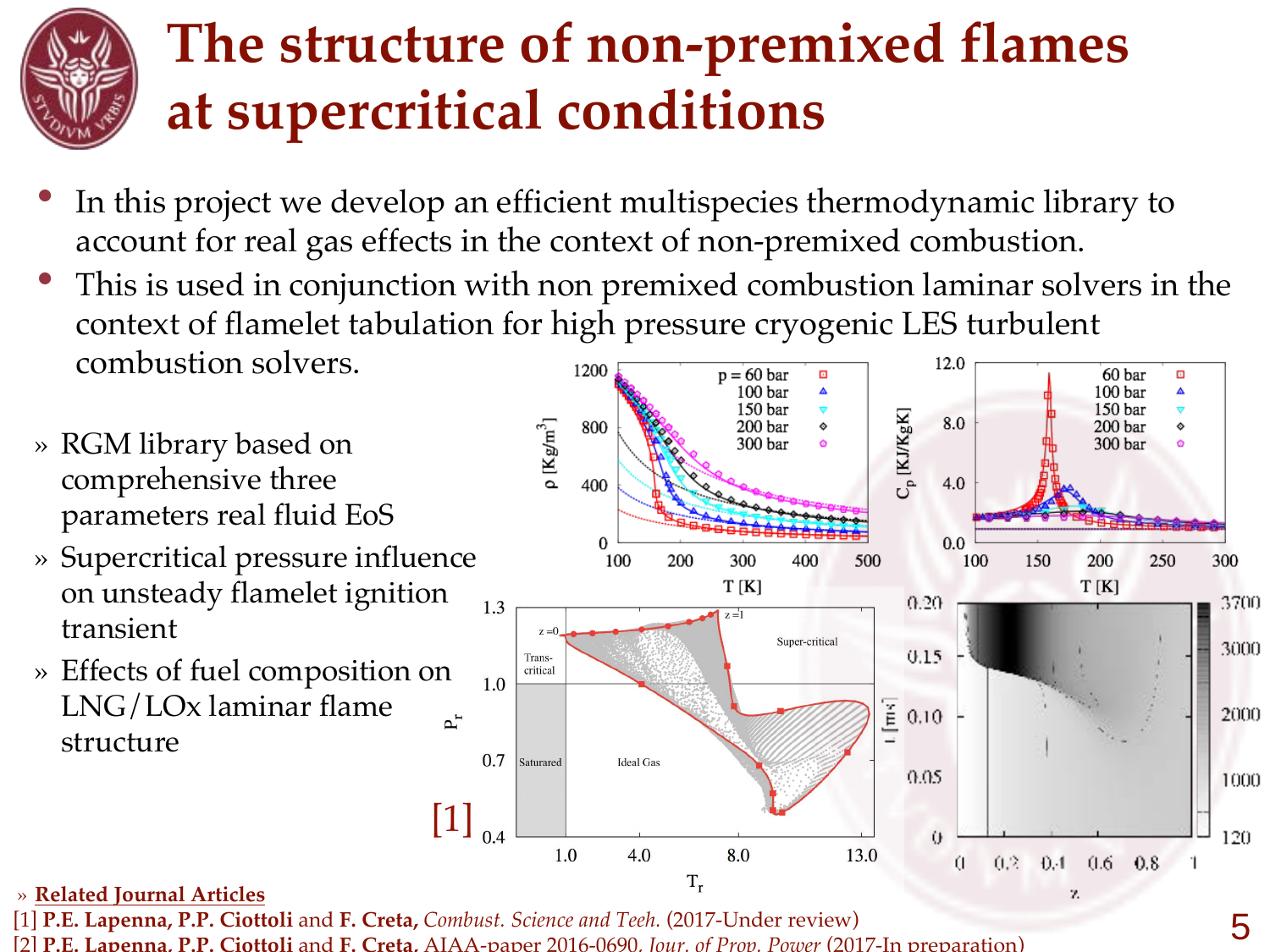### **Direct and Large Eddy Simulation of Transcritical flows**

- In this project we develop we develop a Low-Mach number real fluid version of **nek5000.**
- Highly scalable, spectral element, flow solver with state of the art thermo-physical and transport properties
- » Investigation of mixing under severe thermodynamical conditions, usually encountered in LRE
- » *A-priori* testing, using DNS, of sub-grid presumed pdf methods at supercritical pressures.
- » *A-posteriori* analysis, using LES, of sub-grid modeling and simulation of relevant experimental configurations.

[1]

#### » **Related Journal Articles** [1] **P.E. Lapenna, F. Creta,** *Jour. of Supercritical Fluids.* (2017-Under review)